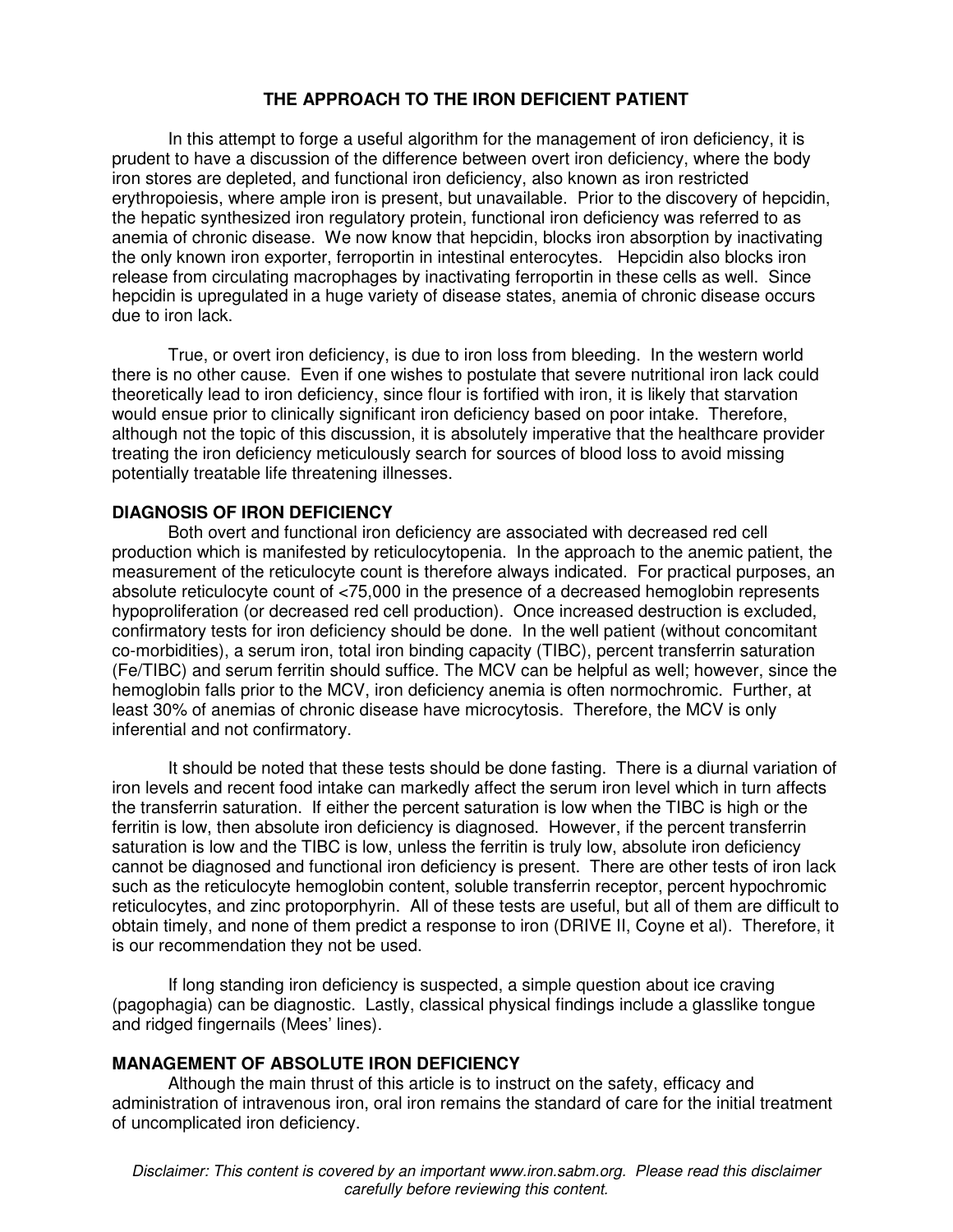The most common causes include women with menorrhagia or pregnancy, those with acute blood loss from benign conditions such as peptic or gastric ulcers and those with uncomplicated surgical blood loss. A discussion of absolute iron deficiency associated with chronic illnesses will follow.

Ferrous sulfate is the most effective oral iron. Many other oral iron preparations are available, but none has been shown to be more effective and less toxic than ferrous sulfate. There are preparations such as timed-release iron and iron surrounded by dioctylsodiumsulfosuccinate (FerroSequels). While these preparations are less toxic, they are also ineffective and are specifically proscribed by brand in Williams Textbook of Hematology.

We all learn that oral iron is "well tolerated" during out training. Although it certainly is well tolerated in some patients, the overwhelming majority of patients complain of mild to significant toxicities. These include stomach cramping, constipation or diarrhea, a constant metallic taste, nausea, sticky stool that is green and malodorous and abdominal bloating. Compared to intravenous iron, oral iron is far less efficacious, takes considerably longer to work, is ineffective in the presence of chronic diseases such as collagen vascular disease, chronic renal failure, malignancies and a whole host of disorders associated with chronic blood loss, where the oral iron simply cannot keep up with the blood loss. These latter disorders include AV malformations of the intestine, angiodysplasia which is common in disease with small vessel pathology like diabetes, patients who have undergone bariatric surgery, and those individuals with hereditary hemorrhagic telangiectasias (Osler-Weber-Rendu). Oral iron is contraindicated in inflammatory bowel disease where it is directly toxic to the intestinal endothelium exacerbating the inflammation, yet it remains widely used (Gaseche).

 For any patient with any disorder where oral iron is unable or unlikely to work, IV iron is administered. There are five IV iron preparations on the US pharmacopoeia (Table 1). These include high and low molecular weight iron dextrans (HMW and LMW ID); two iron salts; ferric gluconate (FG) and iron sucrose (IS); and a recently approved modified iron dextran, ferumoxytol. A discussion of each of these preparations follows.

 The first of these compounds to be available in the US was LMW ID (INFeD, Watson, Morristown, NJ) which replaced a HMW ID (Imferon, Fisons, Homes Chapel England) which was removed from the market in 1992, shortly after LMW ID's approval by the FDA. LMW ID became the standard of care in dialysis, and was used virtually seamlessly (Auerbach, KI, 2008) until 1996, when another HMW ID (Dexferrum, American Regent Labs, Shirley, NY) was approved as an alternative. While LMW ID remained the major product used, pharmacies often purchased the lower priced HMW ID, especially for use in hospitals. Although only approved for 100 mg bolus injections, after a test dose, both of these compounds can be given as a total dose intravenous infusion in a single setting. The test is required due to the potential risk of anaphylaxis, ostensibly with both LMW and HMW ID. The important safety differences between these two drugs will be discussed later in this article.

 In 2001, FG (Ferrlecit, Watson) was introduced to the U.S. market for use in dialysis associated anemia. Shortly thereafter, IS (Venofer, American Regent) was also approved. In 2002 and 2003, two well done retrospective studies (Michel, KI and Coyne, KI) showed that serious acute events with the iron salts were far less likely to occur than with iron dextran and were safe in those previously sensitive to iron dextran. As a result of these two papers, FG and IS rapidly replaced iron dextran in dialysis patients. Unlike ID where the total dose can be given in a single setting, the salts can only be given in small doses not to exceed 200 mg of FG and 300 mg for IS (Chandler et al, AJKD 2000). This requires multiple visits and multiple infusions. However, for dialysis patients coming three times a week for their treatments, the need for frequent IV iron administration is not clinically or logistically relevant.

Disclaimer: This content is covered by an important disclaimer that is available at www.iron.sabm.org. Please read this disclaimer carefully before reviewing this content.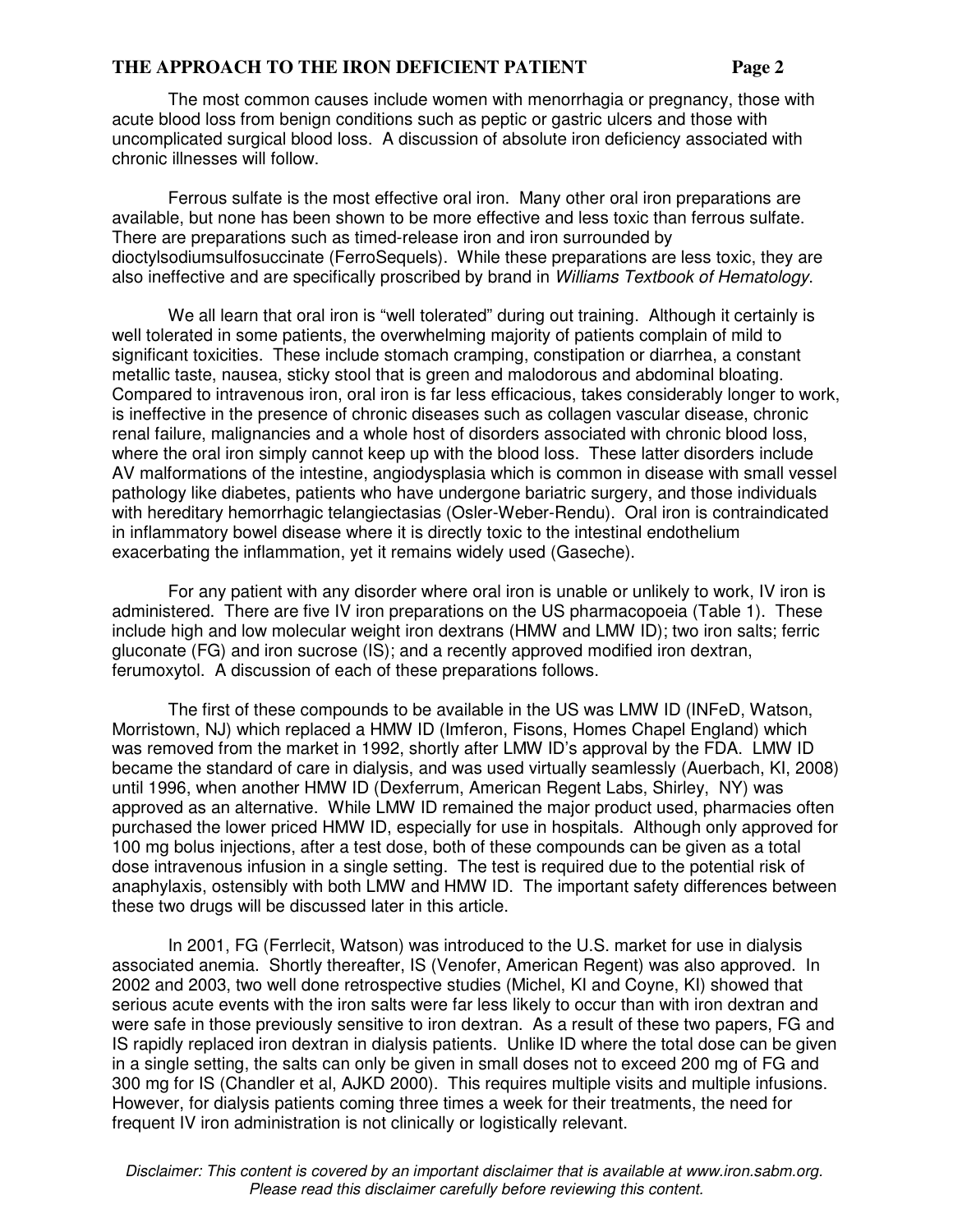In 1997, LMW ID was unavailable for a short period of time. During this time there was an 1100% increase in SAE's due to IV iron administration reported to the FDA (Freedom of Information Act). However, it was not until 2004, that Chertow et al (NDT, 2004) showed in a retrospective study of nearly 50 million doses of IV iron, that virtually all SAE's associated with IV iron were due to HMW ID. The authors also pointed out that when HMW ID is avoided, the other irons are safe with an incidence of SAE's of <1:200,000. Subsequently, over 15 papers have warned against the use of HMW ID, it has been specifically proscribed by brand by the NCCN in their 2008 anemia guidelines (JNCCN 2008), the VA medical systems have removed it from their formularies in all of the hospitals in the U.S. and its protectorates and it has been removed from the market in western Europe. Given the lower cost and greater ease of administration of LMW ID than with the iron salts, these data call in question the decision to abandon LMW ID in dialysis patients (Auerbach KI, 2008).

 In June of 2009, a new compound, ferumoxytol (Feraheme, AMAG), was approved for administration to iron deficient patients with chronic renal failure. This drug is supplied in a 510 mg vial, five to eight times the dose of the other compounds, increasing convenience by decreasing pharmacists' time for preparation. The drug can be injected as a bolus push in less than 30 seconds. From the registrational trials it appears to be extremely safe and reasonably effective. There is no data at the present time with the administration of higher doses. Therefore, complete replacement for iron deficient patients requires at least two visits. This drug is three times the price of LMW ID and nearly 50% more expensive than the iron salts. Those of us working in the IV iron arena, eagerly await data on full replacement dosing with this exciting new compound.

#### **OPTIONS FOR IV IRON ADMINISTRATION**

 Absent nephrology patients, only ID is approved for administration for iron deficient patients with overt or functional iron deficiency. It is extremely important to note, that premedication prior to the administration of IV iron should NOT be administered. Barton et al (AJM, 2000) showed that the majority of perceived SAE's with IV iron were due to premedication, especially diphenhydramine, which can cause hypotension, supraventricular tachycardia, and mimic symptoms of anaphylaxis which will likely be attributed to the IV iron.

Although three new irons, including ferumoxytol, show promise to make the correction of iron deficiency even more felicitous, the easiest, least expensive, most efficacious and probably least toxic means of correcting iron deficiency is with a total dose infusion (TDI) of LMW iron dextran. We have now given approximately 400 patients 1000 mg of LMW ID in one hour. The drug is diluted in 250 ml of normal saline. The test dose can be administered as a separate IV push or as a slow infusion of the diluted material. If after 5-10 minutes no adverse reaction is seen, none will occur. The remaining dose can be administered at 250 ml per hour such that the infusion can be completed in 60 minutes. For patients with a history of multiple drug allergies, a prior sensitivity to iron dextran or asthma, 125 mg methylprednisolone should be administered prior to the test dose. Otherwise, premedication should be avoided.

Although anaphylaxis has been reported with LMW ID, we have administered >70,000 doses in our practice (one dose=100 mg) without a single SAE. However, two adverse events uncommonly occur, but may be seen. The first of these was described by Fishbane (Auerbach, Lancet 2007) which is the acute onset of chest and back pain or tightness WITHOUT hypotension, tachypnea, tachycardia, wheezing, stridor, or periorbital edema. This harmless reaction, which never leaves residua, abates in minutes and does not recur with rechallenge. Should this reaction occur, NO TREATMENT should be administered, the patient should be reassured, observed for a few minutes, and treatment proceeded with cautiously after abatement of all symptoms. The second adverse event which occurs in approximately 10% of patients consists of arthralgias and myalgias, usually occurring about 24 hours after the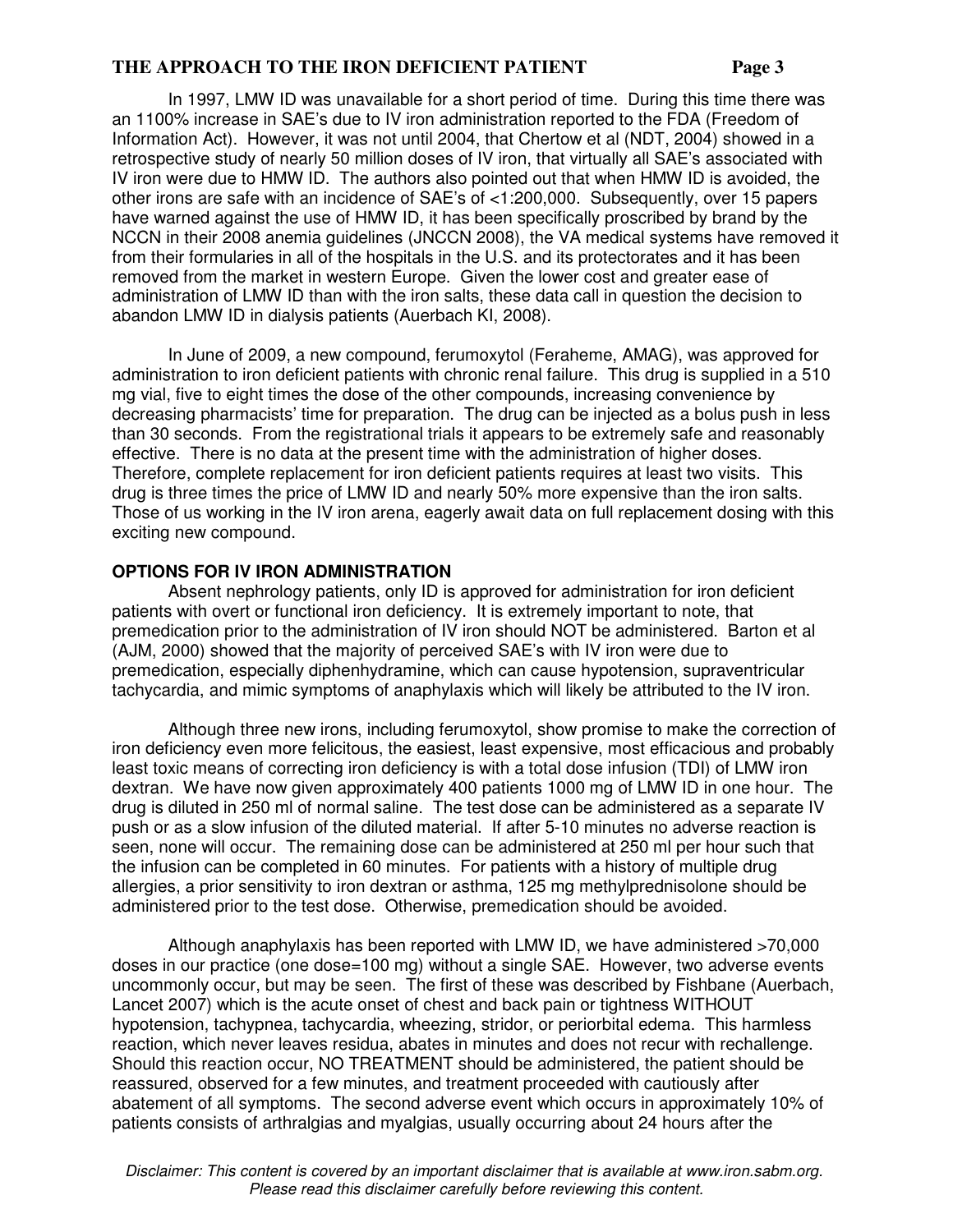infusion. These reactions also never leave residua, abate without therapy, but more quickly when non-steroidal anti-inflammatories are administered. LMW ID costs about \$240 per gram.

Based on the preponderance of published literature it seems prudent to use HMW ID with caution. If your pharmacist is not aware of its danger and inadvertently purchases it, you should inform him/her immediately. Unfortunately, the U.S. is the only remaining country where this drug is still available. Further, the J-code for HMW ID is the same as for LMW ID and many pharmacists are unaware of the differences (Auerbach J Am Pharm Asso 2008; Rodgers et al, JASN 2008)

FG and IS may be used with equal safety and efficacy. FG may be given as a short 187.5 mg (three vials) infusion over 10-15 minutes and IS similarly in doses up to 300 mg. Higher doses of either of these drugs are associated with unpleasant vasoactive and gastrointestinal symptoms. The "Fishbane reaction" (see above) may occur with either of these drugs, but is less common than with ID. Both of these drugs are about twice the price of ID. The undiluted drugs may be pushed slowly or infused in a small volume of normal saline. The cost of both of these drugs is approximately \$450 per gram.

Ferumoxytol may be given as a 510 mg IV push over approximately 20-30 seconds. The drug always causes an asymptomatic 10-12 mm drop in systolic pressure that abates without treatment or symptoms. Other adverse events are uncommon. Anaphylaxis has been reported with this drug as well as with all of the other iron compounds. Currently the approval for this drug is restricted to patients with chronic renal failure. The cost of this drug is \$792 per gram.

#### **IV IRON AS AN ADJUNCT TO ESAs (USE IN IRON RESTRICTED ERYTHROPOIESIS (FUNCTIONAL IRON DEFICIENCY))**

 Implicit in this discussion is the absence of absolute iron deficiency. Under the current parlance regulating usage of ESA if iron deficiency is present, ESAs are contraindicated until iron repletion has been accomplished. The conundrum is that there is no ICD9 code for either functional iron deficiency or iron restricted erythropoiesis, which for all intents and purposes are the same thing. Further the current guidance from the Committees for Medicare and Medicaid Services (CMS) restrict payment if ESA and IV iron is given on the same day. Although inexplicable at first, as this regulation clearly increases the number of office visits outside of dialysis centers, where the regulation does not apply, given the requirement for iron repletion prior to ESA usage, if iron deficiency (280.9) is placed on a billing form the ESA will not be paid for. On the other hand, if 280.9 is not placed on the billing form, the IV iron will not be reimbursed.

 Clearly, the lack of codes for functional iron deficiency creates a problem in hematology and oncology practices where these drugs are widely used. For patients with chemotherapy induced anemia (CIA) and anemia of chronic renal failure not requiring dialysis, functional iron deficiency is virtually ubiquitous. Functional iron deficiency is characterized by a low percent saturation of transferrin in the presence of a low total iron binding capacity and a normal or elevated serum ferritin. If the serum ferritin is below the lower limit of normal, concomitant absolute iron deficiency is present and iron must be given prior to ESAs. There is no standard of care outside of dialysis for this situation.

 Nine studies in CIA have shown a clear benefit from the addition of IV, and not oral, iron to ESA therapy with only one, albeit well done, clinical trial showing no benefit (Steensma, ASH 2009). In the nine studies showing benefit, the common denominators were improved hemoglobin response, shortened time to target hemoglobin, and decreased ESA usage for the same benefit. Safety data for the use of IV iron exists up to ferritins of 1000 ng/ml and TSAT's up to 40%. We therefore recommend that IV iron be added to the treatment paradigm for CIA in all patients hyporesponsive to ESAs at four weeks with ferritins <1000 ng/ml and TSATs <40%.

Disclaimer: This content is covered by an important disclaimer that is available at www.iron.sabm.org. Please read this disclaimer carefully before reviewing this content.